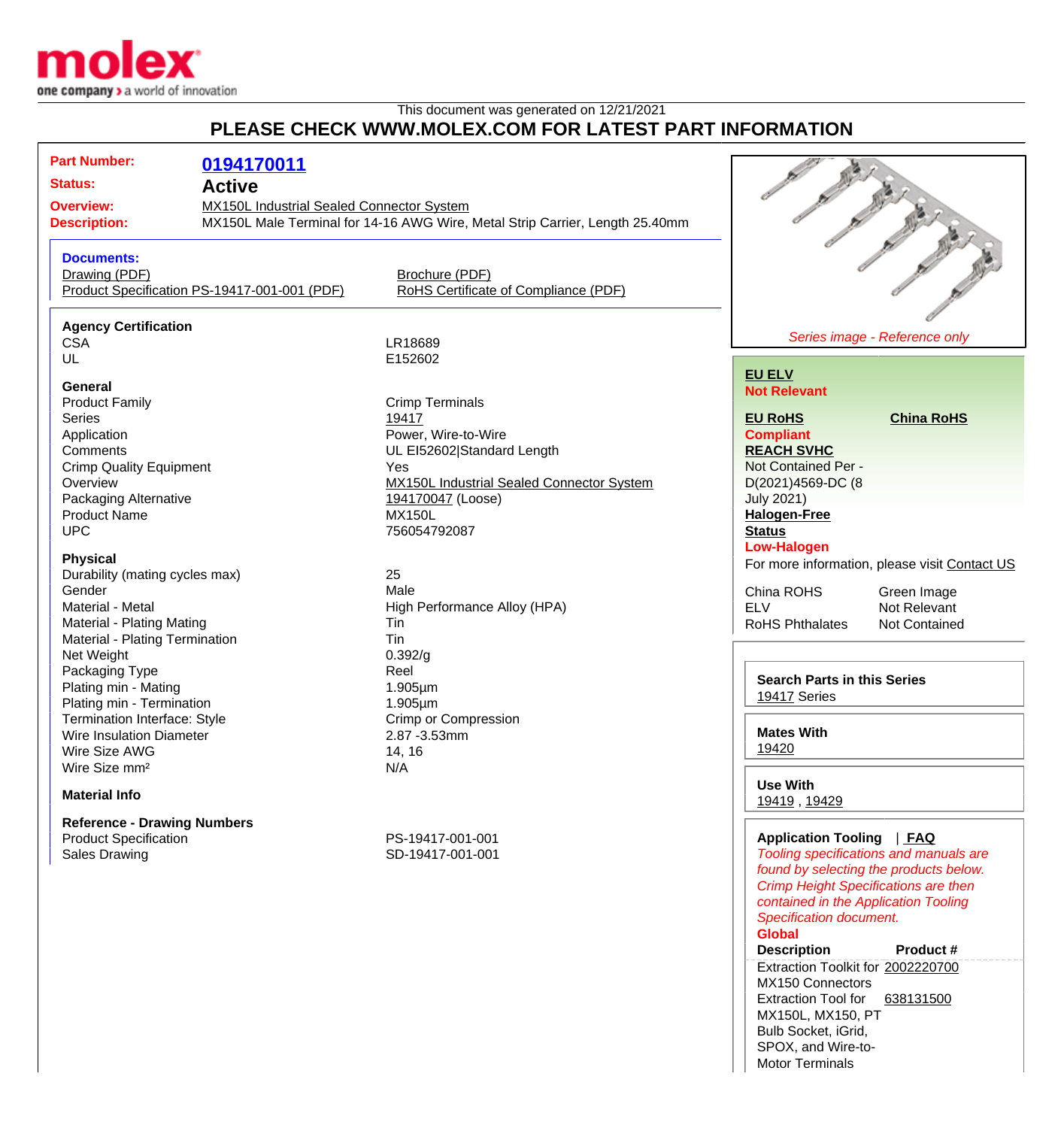FineAdjust Applicator for Male and Female Terminals, 14-16 AWG Wire [639008200](http://www.molex.com/molex/products/datasheet.jsp?part=active/0639008200_APPLICATION_TOOLIN.xml) T2 Terminator for Terminal [639108200](http://www.molex.com/molex/products/datasheet.jsp?part=active/0639108200_APPLICATION_TOOLIN.xml)

## This document was generated on 12/21/2021 **PLEASE CHECK WWW.MOLEX.COM FOR LATEST PART INFORMATION**